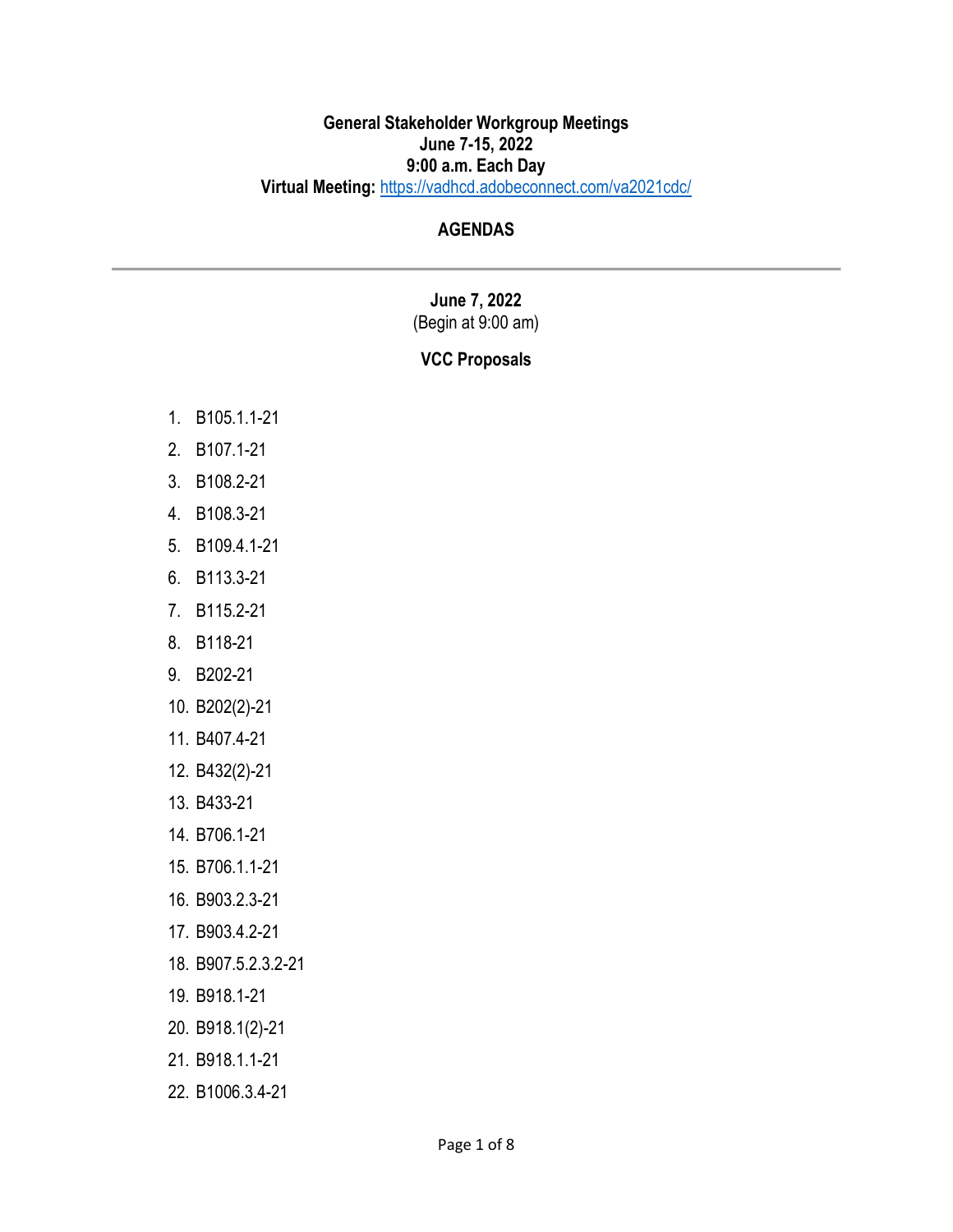- 23. B1010.2.8-21
- 24. B1020.1-21
- 25. B1022.2.3-21
- 26. B1103.2.15-21
- 27. B1112.1-21
- 28. B1602-21
- 29. B2403.6-21
- 30. B3005.4-21
- 31. B3006.1-21
- 32. B3007.6-21
- 33. B3008.1-21
- 34. B3302.4-21
- 35. BF202-21
- 36. BF608.9-21
- 37. BF608.17-21
- 38. BF608.17-21(2)
- 39. BF911.1-21
- 40. BF5003.1.1(1)-21
- 41. AD75-21
- 42. IB120-21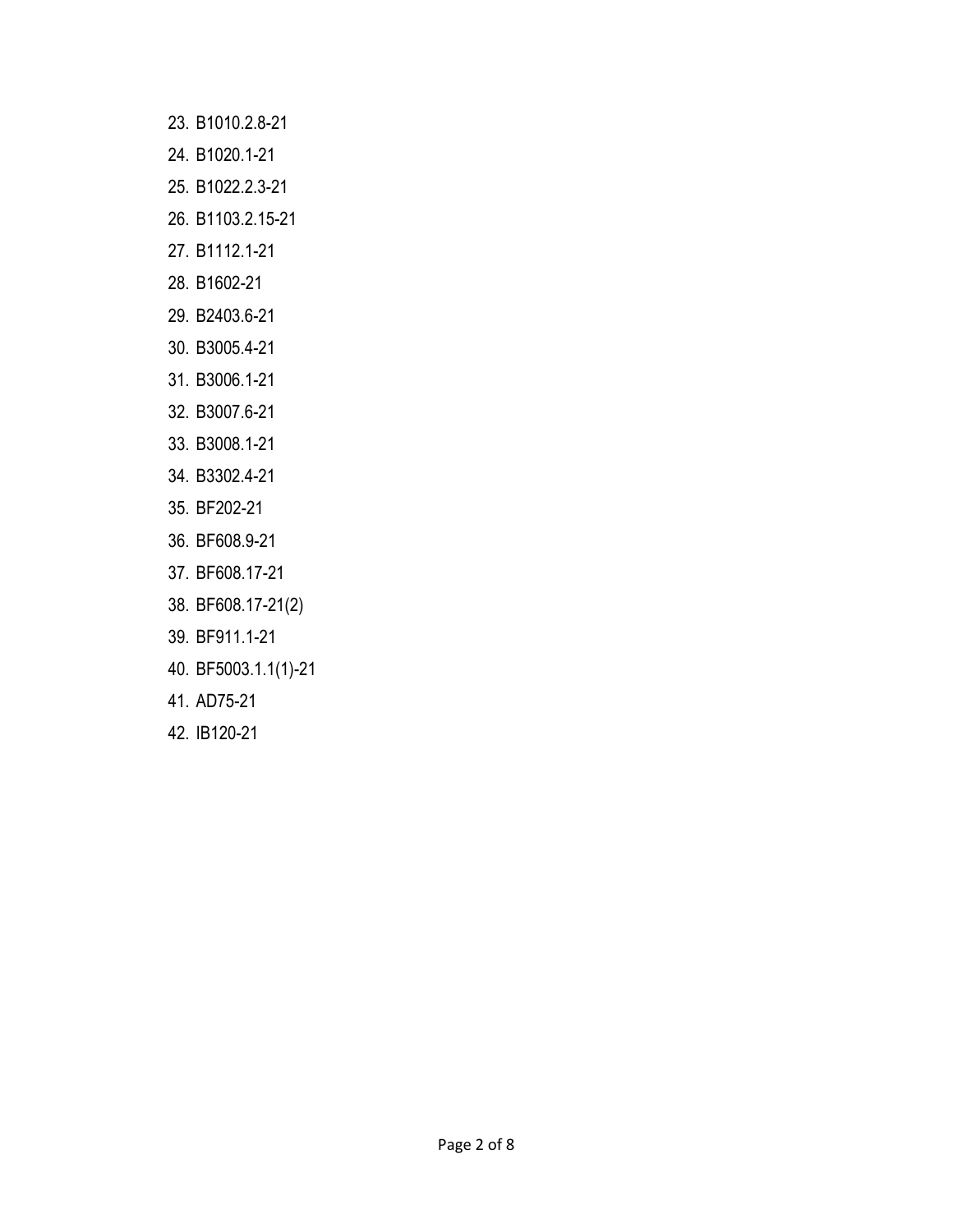## **June 8, 2022** (Begin at 9:00 am)

# **VEBC Proposals**

- 1. EB102.2.2(2)-21
- 2. EB103.9-21
- 3. EB202-21
- 4. EB304.3.1-21
- 5. EB404.3-21
- 6. EB604-21
- 7. EB805.2-21
- 8. EB805.3-21
- 9. EB805.3(2)-21
- 10. EB1102-21
- 11. EB1201.7-21
- 12. EB1209.1-21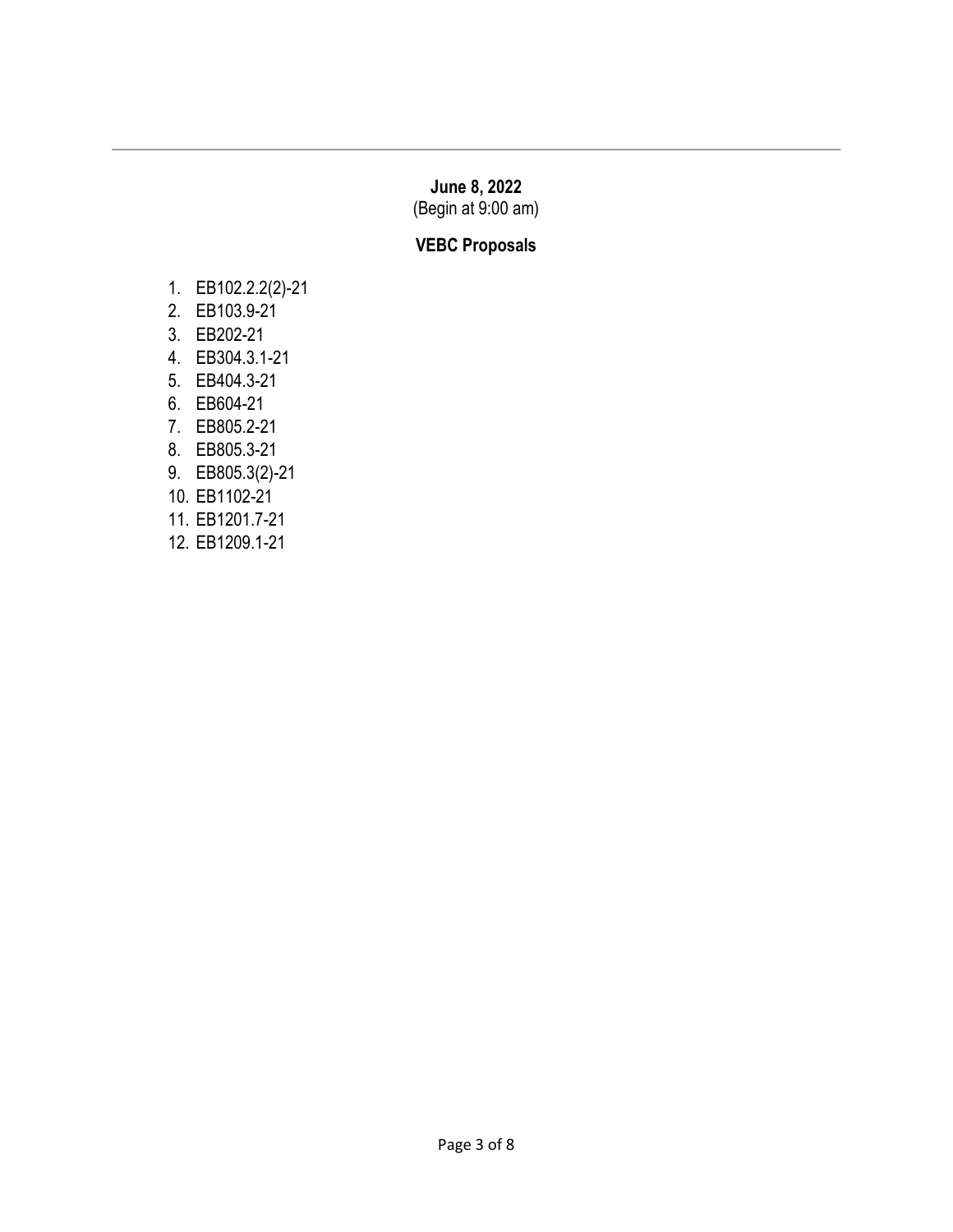## **June 9, 2022**

(Begin at 9:00 am)

### **Energy Proposals**

- 1. EC-C401.2(2)-21
- 2. EC-C403.7.7-21
- 3. EC-C405.10-21
- 4. EC-C405.11.1-21
- 5. EC-C405.13(2)-21
- 6. EC-C405.13(3)-21
- 7. EC-C407.6-21
- 8. EC-C502.3-21
- 9. EC-C503.3.2-21
- 10. EC-C1301.1.1-21
- 11. EC-C1301.1.1(2)-21
- 12. EC-C1301.1.1.1(2)-21
- 13. EC-Appendix CB-21
- 14. REC-R402.1.2 (1)-21
- 15. REC-R402.1.2 (2)-21
- 16. REC-R402.4-21
- 17. REC-R402.4.1.2-21
- 18. REC-R403.1.2-21
- 19. REC-R403.1.4-21
- 20. REC-R403.1.4(2)-21
- 21. REC-R403.3.3-21
- 22. REC-R404-21
- 23. REC-R404.2-21
- 24. REC-R404.4-21
- 25. REC-R503.1.2-21
- 26. REC-R503.1.2.1-21
- 27. REC-R1104.2-21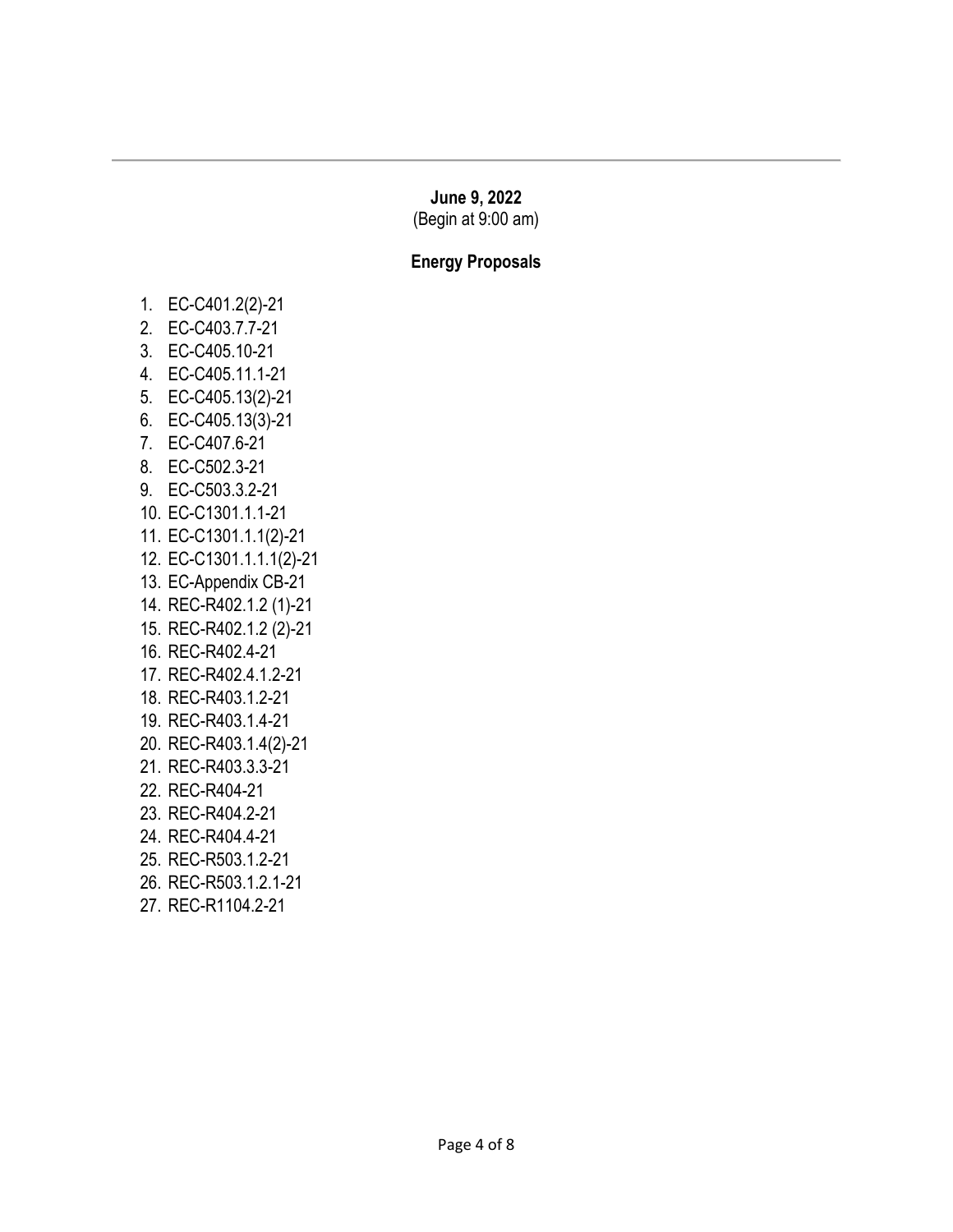# **June 10, 2022**

(Begin at 9:00 am)

## **SFPC & VMC Proposals**

- 1. FP107.11-21
- 2. FP111.2-21
- 3. FP906.1-21
- 4. FP912.2-21
- 5. FP1207-21
- 6. FP3303.3.1-21
- 7. FP5601.2.2.1-21
- 8. FP5705.5-21
- 9. PM101.1-21
- 10. PM103.2-21
- 11. PM103.2.3-21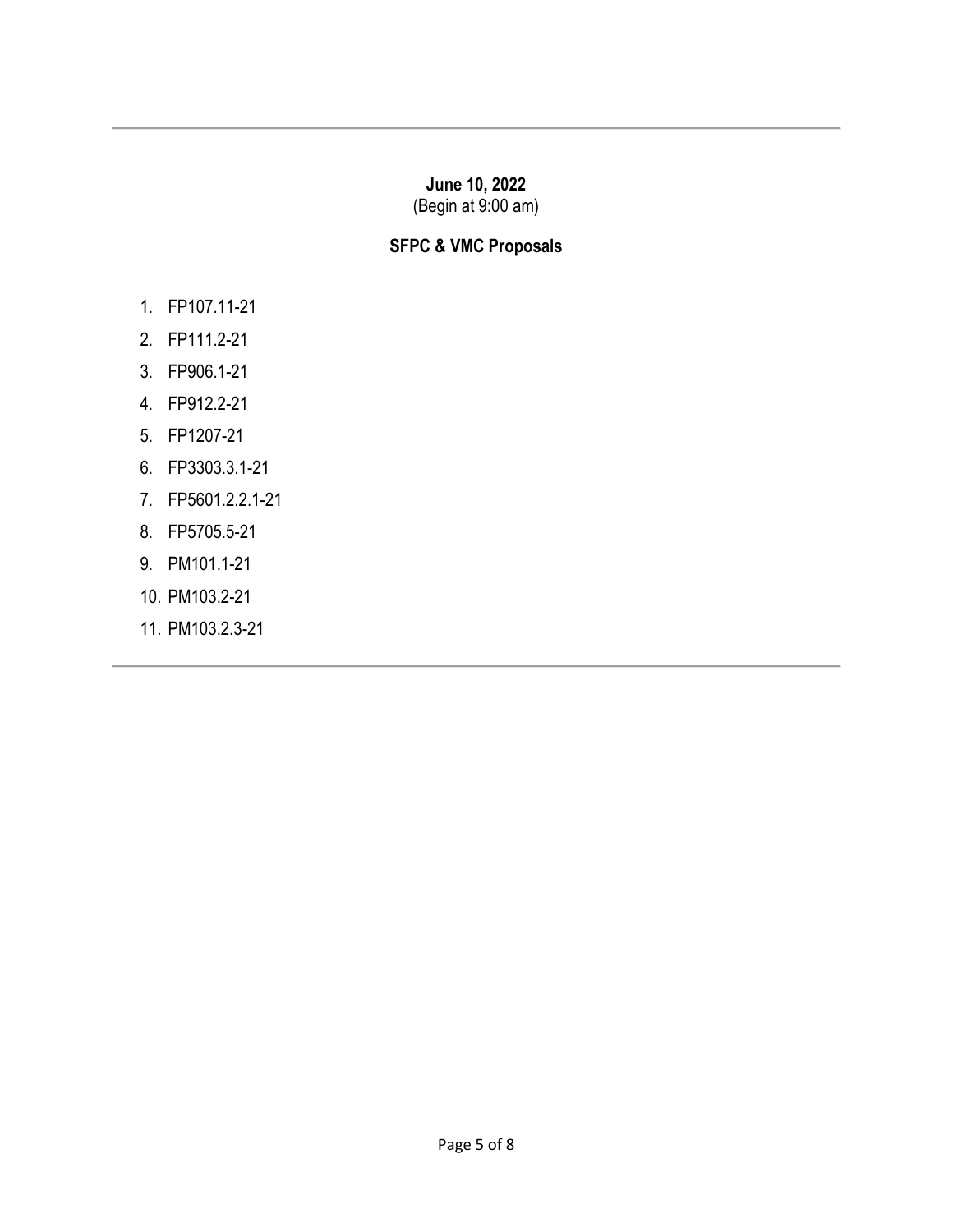## **June 14, 2022**  (Begin at 9:00 am)

## **VRC Proposals**

- 1. RB113.1-21
- 2. RB116.1-21
- 3. RB202-21
- 4. RB302.13-21
- 5. RB308.7-21
- 6. RB310.2.1-21
- 7. RB313.1-21
- 8. RB313.1(2)-21
- 9. RB313.1(3)-21
- 10. RB315.3-21
- 11. RB326-21
- 12. RB330.1-21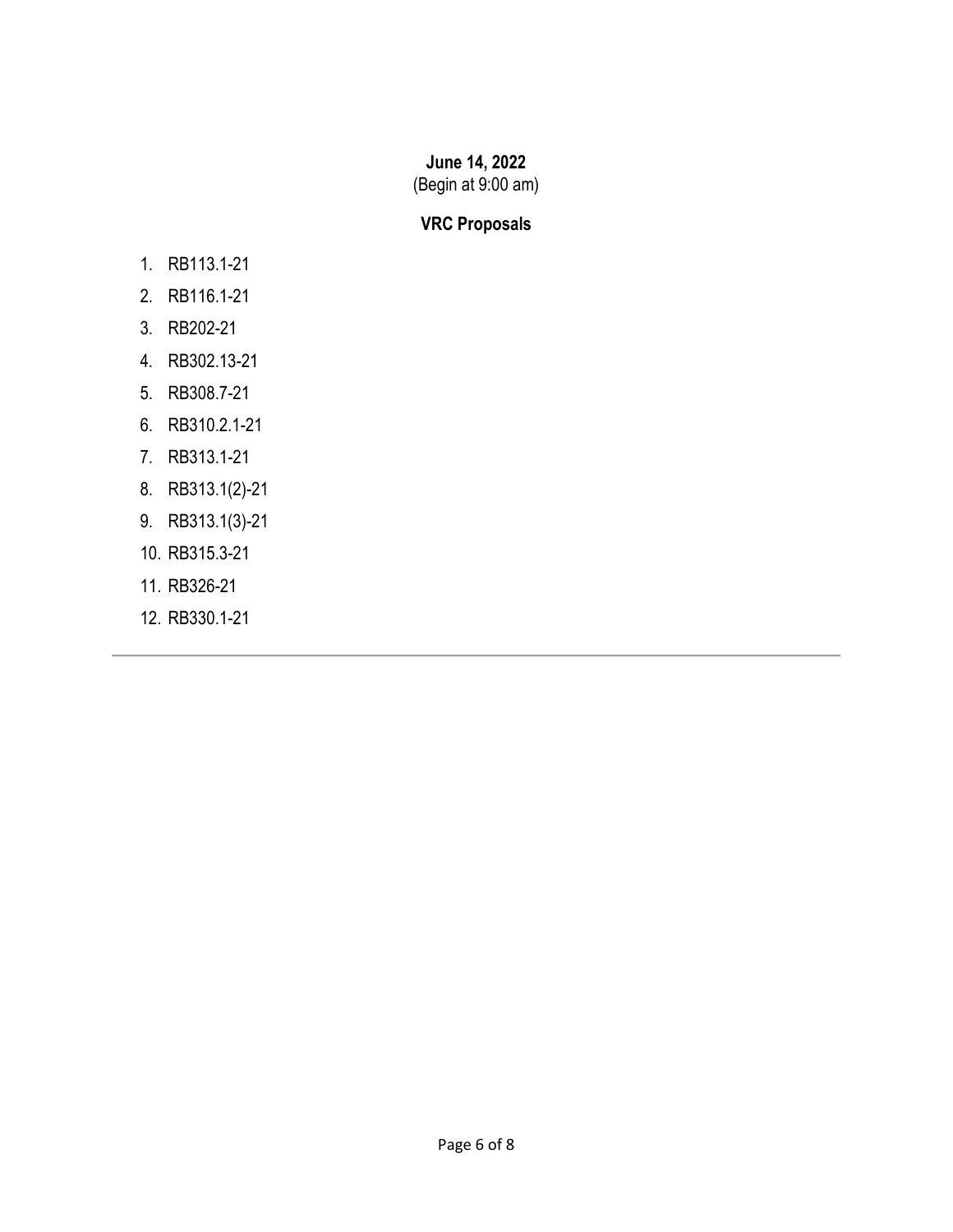#### **June 15, 2022**  (Begin at 9:00 am)

## **Trades Proposals**

- 1. RE2701.1.1-21
- 2. RE3902.16-21
- 3. RE3902.17-21
- 4. RM1404.1-21
- 5. RM1411-21
- 6. RM1601.4.11-21
- 7. M403.3.1.1-21
- 8. M1101.2-21
- 9. M1101.2(2)-21
- 10. M1101.2.1-21
- 11. M1101.7-21
- 12. M1103.1-21
- 13. M1104.3.1-21
- 14. M1104.3.1(2)-21
- 15. M1106.3-21
- 16. M1106.4-21 Part I
- 17. M1106.4-21 Part II
- 18. M-Chapter 15-21
- 19. M-FG Chapter 8-21
- 20. M-FG403.5-21
- 21. M-FG404.6-21
- 22. P401.4-21
- 23. P405.3.1-21
- 24. P605.15.2-21